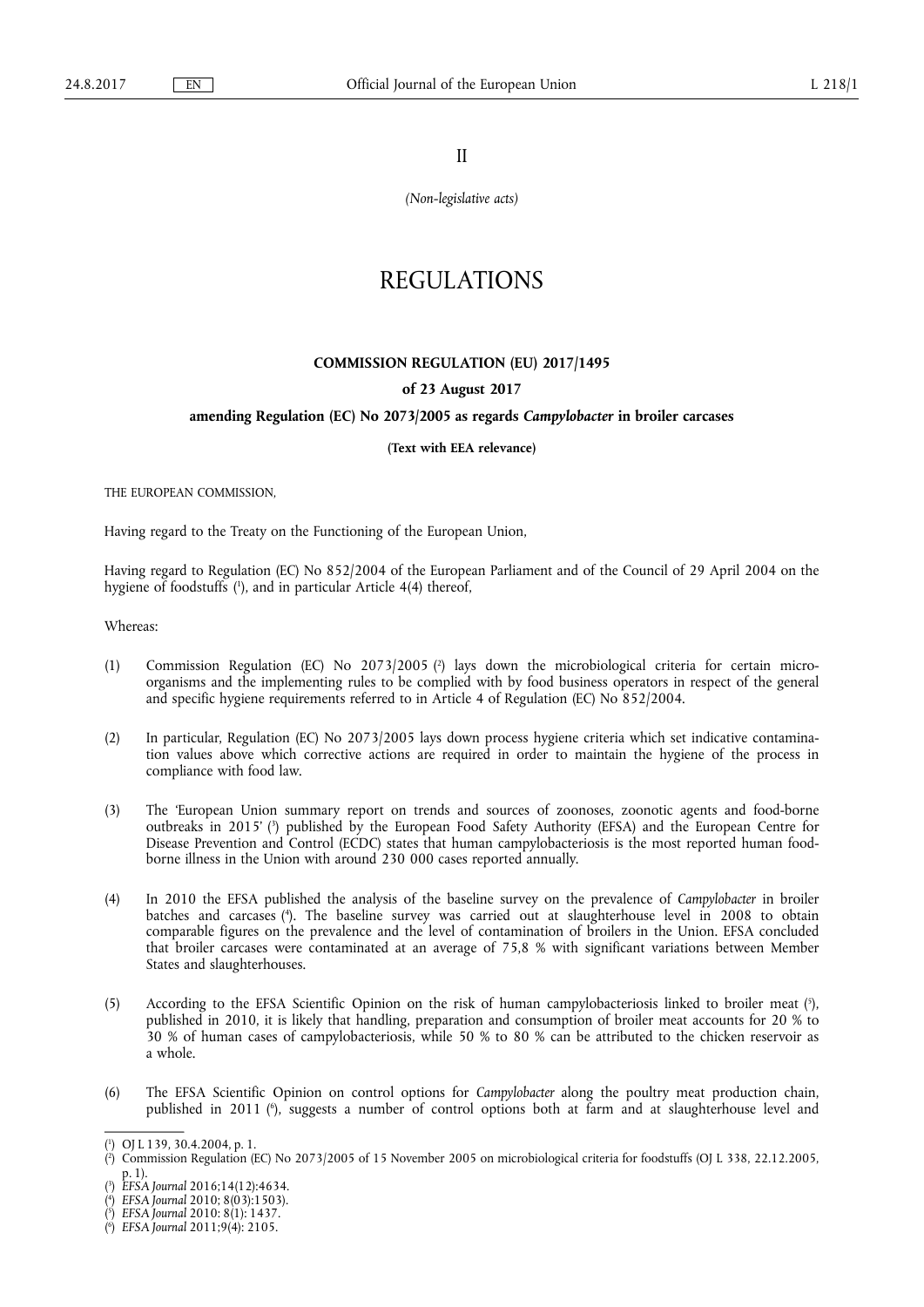estimates their impacts on the reduction of the number of human cases, including the introduction of a process hygiene criterion for *Campylobacter*. The EFSA estimates that a public health risk reduction from the consumption of broiler meat of more than 50 % could be achieved if carcases complied with a limit of 1 000 cfu/g and highlights that significant different contamination levels exist between neck skin and breast skin samples.

- (7) The EFSA also published in 2012 a Scientific Opinion on the public health hazards to be covered by inspection of poultry meat, which identifies *Campylobacter* as of high public health relevance ( 1 ), and recommends the adaptation of the current inspection methods of poultry carcases to address *Campylobacter*. In particular the EFSA suggests introducing a process hygiene criterion for *Campylobacter* on broiler carcases.
- (8) Based on the EFSA opinions of 2010 and 2011, the Commission commissioned an analysis of the costs and benefits of setting certain control measures for reduction of Campylobacter in broiler meat at different stages of the food chain ( 2 ). The main conclusion of this cost-benefit analysis is that setting a process hygiene criterion to *Campylobacter* in broiler carcases would provide one of the best balances between reducing human campylobacteriosis attributed to the consumption of poultry meat and economic consequences from the application of the criterion.
- (9) The process hygiene criterion for *Campylobacter* in broiler carcases aims at keeping under control contamination of carcases during the slaughtering process. In addition in order to ensure a whole chain approach as recommended by the EFSA opinion on control options for *Campylobacter*, control measures should also be considered at farm level.
- (10) Control of *Campylobacter* continues to prove challenging, as vertical transmission does not appear to be an important risk factor and all depends on how effective the biosecurity measures are at excluding *Campylobacter*  from the broilers. A step by step approach should therefore be considered, making the process hygiene criteria gradually stricter over time. Nevertheless to maintain the same level of protection in Member States where such level of protection has been already achieved, Article 5(5) of Regulation (EC) No 2073/2005 provides sufficient flexibility to apply a stricter process hygiene criterion, as this alternative criterion provides for at least equivalent guarantees as the reference criterion set in Regulation (EC) No 2073/2005.
- (11) In order to reduce the administrative burden for food business operators, the sampling plan for the criterion on *Campylobacter* should follow the same testing approach as for the process hygiene criterion set for *Salmonella* in poultry carcases. The same neck skin samples used for testing compliance with the process hygiene criterion set for *Salmonella* in poultry carcases may therefore be used for the *Campylobacter* analyses.
- (12) The international standard EN ISO 10272-2 is the horizontal method for the enumeration of *Campylobacter* in food and feed stuffs. It should therefore be laid down as a reference method for verifying compliance with the criterion for *Campylobacter* in poultry carcases.
- (13) It is appropriate to defer the date of application of this Regulation in order to give sufficient time for food business operators to adapt their current practices to the new requirements and to allow laboratories performing *Campylobacter* analyses to implement the new test methods laid down in this Regulation.
- (14) Regulation (EC) No 2073/2005 should therefore be amended accordingly.
- (15) The measures provided for in this Regulation are in accordance with the opinion of the Standing Committee on Plants, Animals, Food and Feed Committee,

HAS ADOPTED THIS REGULATION:

#### *Article 1*

Annex I to Regulation (EC) No 2073/2005 is amended in accordance with the Annex to this Regulation.

<sup>(</sup> 1 ) *EFSA Journal* 2012;10(6):2741.

<sup>(</sup> 2 ) [https://ec.europa.eu/food/sites/food/files/safety/docs/biosafety\\_food-borne-disease\\_campy\\_cost-bene-analy.pdf](https://ec.europa.eu/food/sites/food/files/safety/docs/biosafety_food-borne-disease_campy_cost-bene-analy.pdf)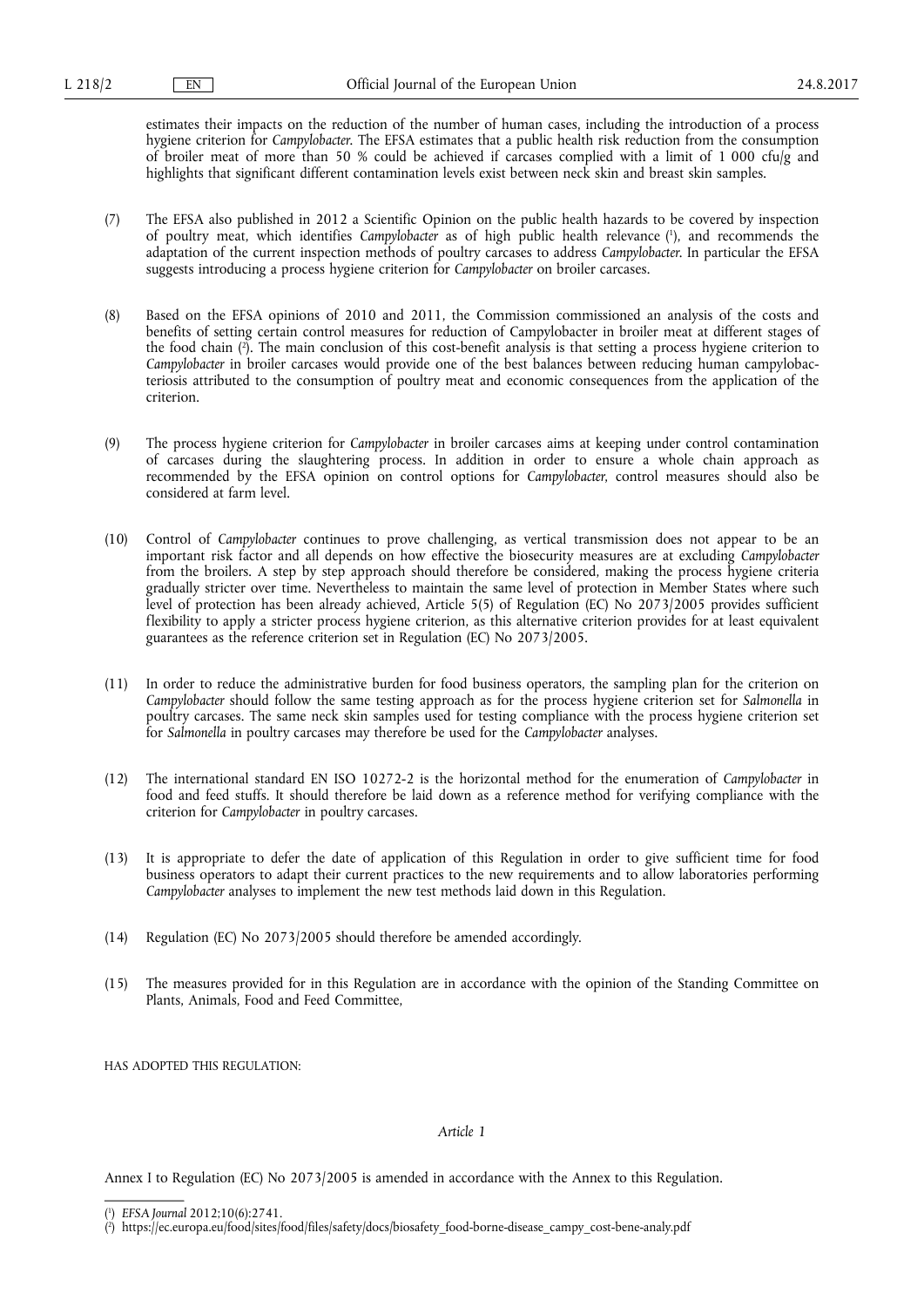# *Article 2*

This Regulation shall enter into force on the twentieth day following that of its publication in the *Official Journal of the European Union*.

It shall apply from 1 January 2018.

This Regulation shall be binding in its entirety and directly applicable in all Member States.

Done at Brussels, 23 August 2017.

*For the Commission The President*  Jean-Claude JUNCKER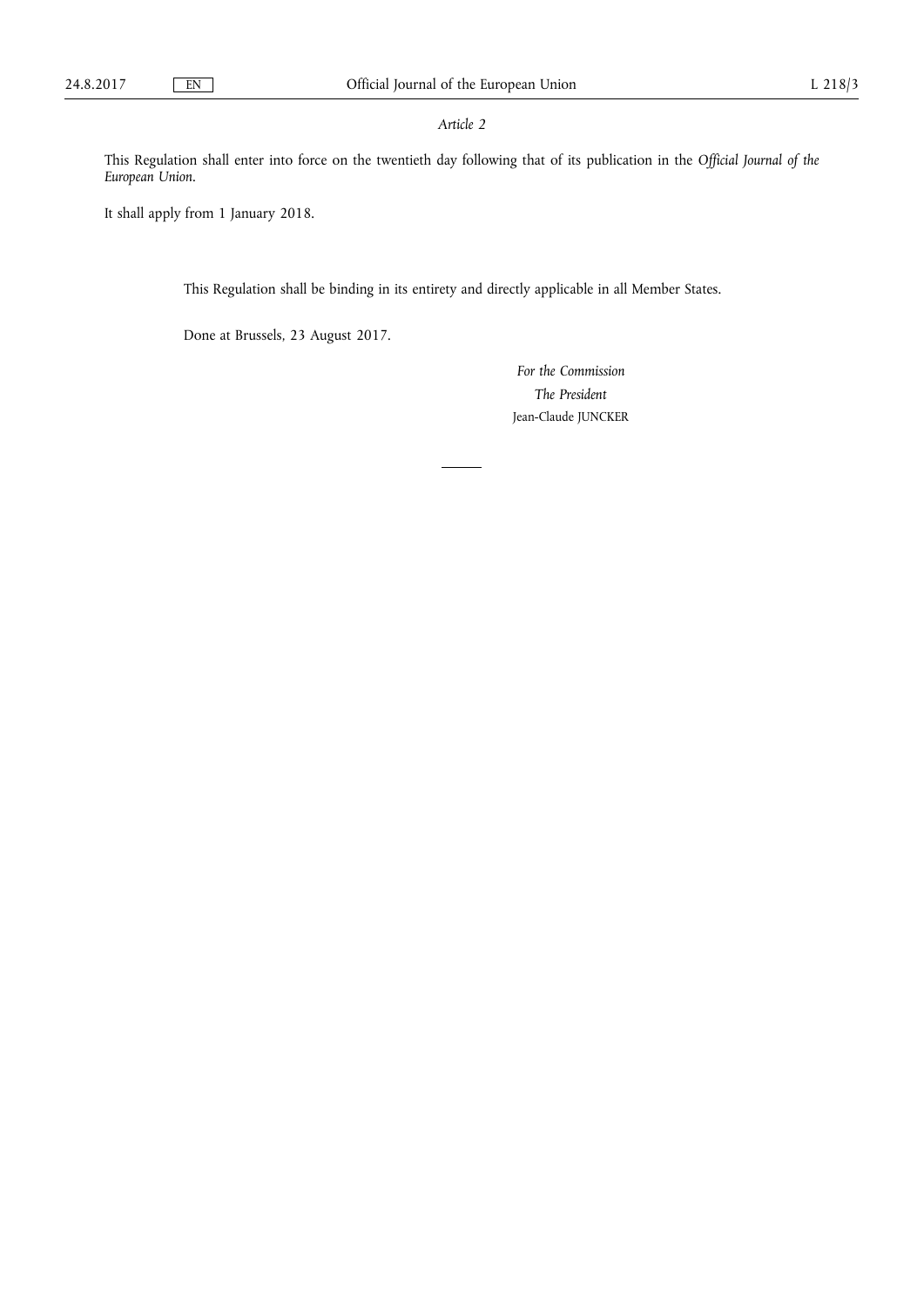## *ANNEX*

Annex I to Regulation (EC) No 2073/2005 is amended as follows:

(1) in Chapter 2, Section 2.1 is amended as follows:

- (a) the table is amended as follows:
	- (i) the following row 2.1.9 is added:

| Food category                  | Micro-organ-<br>isms  | Sampling plan |                                                                            | Limits         |   | Analytical reference | Stage where the            | Action in case of                                                                                                                                                             |
|--------------------------------|-----------------------|---------------|----------------------------------------------------------------------------|----------------|---|----------------------|----------------------------|-------------------------------------------------------------------------------------------------------------------------------------------------------------------------------|
|                                |                       | n             |                                                                            | m              | M | method               | criterion applies          | unsatisfactory results                                                                                                                                                        |
| '2.1.9 Carcases of<br>broilers | Campylobacter<br>spp. | 50 $(5)$      | $c = 20$<br>From<br>1.1.2020<br>$c = 15$ ;<br>From<br>1.1.2025<br>$c = 10$ | 1 000<br>cfu/g |   | EN ISO 10272-2       | Carcases after<br>chilling | Improvements in slaughter<br>hygiene, review of process<br>controls, of animals <sup>7</sup> origin<br>biosecurity<br>the<br>of<br>and<br>measures in the farms of<br>origin' |

- (ii) footnote 2 is replaced by the following:
	- $(2)$  For points 2.1.3-2.1.5 and 2.1.9 m = M.';
- (b) under the heading 'Interpretation of the test results', the following text is added:
	- '*Campylobacter* spp. in poultry carcases of broilers:
	- satisfactory, if a maximum of  $c/n$  values are  $> m$ ,
	- unsatisfactory, if more than  $c/n$  values are > m.';
- (2) in Chapter 3, Section 3.2 is replaced by the following:
	- '3.2. *Bacteriological sampling in slaughterhouses and at premises producing minced meat, meat preparations, mechanically separated meat and fresh meat*

# Sampling rules for carcases of cattle, pigs, sheep, goats and horses

The destructive and non-destructive sampling methods, the selection of the sampling sites and the rules for storage and transport of samples to be used are set out in standard ISO 17604.

Five carcases shall be sampled at random during each sampling session. Sample sites must be selected taking into account the slaughter technology used in each plant.

When sampling for analyses of *Enterobacteriaceae* and aerobic colony counts, four sites of each carcase shall be sampled. Four tissue samples representing a total of 20 cm<sup>2</sup> shall be obtained by the destructive method. When using the non-destructive method for this purpose, the sampling area shall cover a minimum of 100 cm<sup>2</sup> (50 cm<sup>2</sup> for small ruminant carcases) per sampling site.

When sampling for *Salmonella* analyses, an abrasive sponge sampling method shall be used. Areas most likely to be contaminated shall be selected. The total sampling area shall cover a minimum of 400 cm2.

When samples are taken from the different sampling sites on the carcase, they shall be pooled before examination.

Sampling rules for poultry carcases and fresh poultry meat

Slaughterhouses shall sample whole poultry carcases with neck skin for *Salmonella* and *Campylobacter* analyses. Cutting and processing establishments other than those adjacent to a slaughterhouse cutting and processing meat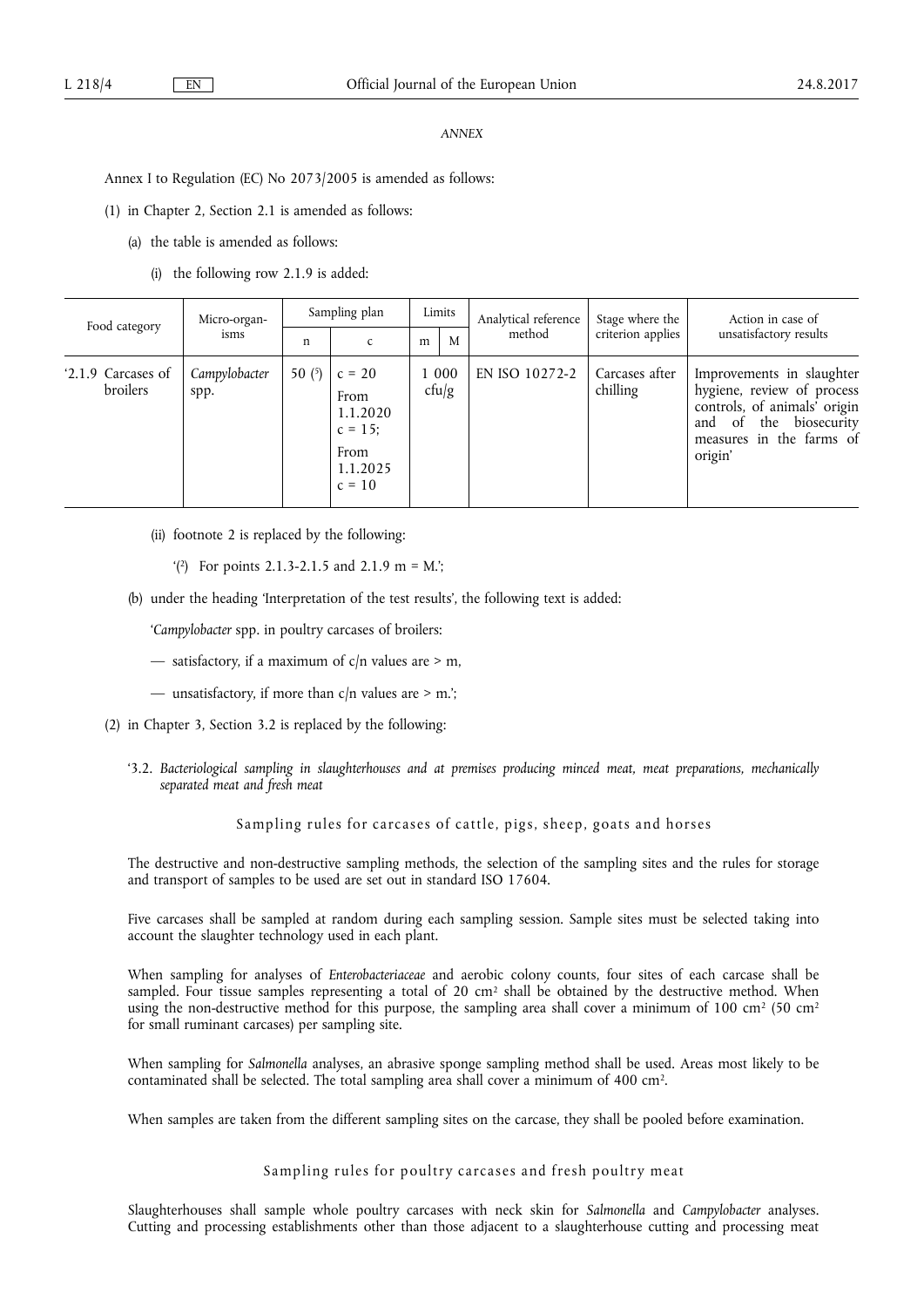received only from this slaughterhouse, shall also take samples for *Salmonella* analysis. When doing so, they shall give priority to whole poultry carcases with neck skin, if available, but ensuring that also poultry portions with skin and/or poultry portions without skin or with only a small amount of skin are covered, and that choice shall be riskbased.

Slaughterhouses shall include in their sampling plans poultry carcases from flocks with an unknown *Salmonella*  status or with a status known to be positive for *Salmonella Enteritidis* or *Salmonella Typhimurium*.

When testing against the process hygiene criteria set out in Row 2.1.5 and Row 2.1.9 of Chapter 2 for *Salmonella*  and *Campylobacter* in poultry carcases in slaughterhouses and the tests for *Salmonella* and *Campylobacter* are carried out in the same laboratory, neck skins from a minimum of 15 poultry carcases shall be sampled at random after chilling during each sampling session. Before examination, the neck skin samples from at least three poultry carcases from the same flock of origin shall be pooled into one sample of 26 g. Thus, the neck skin samples form  $5 \times 26$  g final samples (26 g are needed to perform analyses for *Salmonella* and *Campylobacter* from one sample in parallel). The samples shall be kept after sampling and transported to the laboratory at a temperature not lower than 1 °C and not higher than 8 °C and the time between the sampling and the testing for *Campylobacter* shall be of less than 48 hours in order to ensure maintenance of sample integrity. Samples that have reached a temperature of 0 °C shall not be used to verify compliance with the *Campylobacter* criterion. The 5 × 26 g samples shall be used to verify the compliance with process hygiene criteria set out in Row 2.1.5 and Row 2.1.9 of Chapter 2 and the food safety criterion set out in Row 1.28 of Chapter 1. In order to prepare the initial suspension at the laboratory, the 26 g test portion shall be transferred to nine volumes (234 ml) buffered peptone water (BPW). The BPW shall be brought to room temperature before adding. The mixture shall be treated in a stomacher or pulsifier for approximately one minute. Foaming shall be avoided by removing the air from the stomacher bag as much as possible. 10 ml  $(\sim 1 \text{ g})$  of this initial suspension shall be transferred to an empty sterile tube and 1 ml of the 10 ml shall be used for the enumeration of *Campylobacter* on selective plates. The rest of the initial suspension (250 ml ~ 25 g) shall be used for the detection of *Salmonella*.

When testing against the process hygiene criteria set out in Row 2.1.5 and Row 2.1.9 of Chapter 2 for *Salmonella*  and *Campylobacter* in poultry carcases in slaughterhouses and the tests for *Salmonella* and *Campylobacter* are carried out in two different laboratories, neck skins from a minimum of 20 poultry carcases shall be sampled at random after chilling during each sampling session. Before examination, the neck skin samples from at least four poultry carcases from the same flock of origin shall be pooled into one sample of 35 g. Thus, the neck skin samples form 5 × 35 g samples, which in turn shall be split in order to obtain 5 × 25 g final samples (to be tested for *Salmonella*) and 5 × 10 g final samples (to be tested for *Campylobacter*). The samples shall be kept after sampling and transported to the laboratory at a temperature not lower than 1 °C and not higher than 8 °C and the time between the sampling and the testing for *Campylobacter* shall be of less than 48 hours in order to ensure maintenance of sample integrity. Samples that have reached a temperature of 0 °C shall not be used to verify compliance with the *Campylobacter*  criterion. The 5  $\times$  25 g samples shall be used to verify the compliance with process hygiene criteria set out in Row 2.1.5 of Chapter 2 and the food safety criterion set out in Row 1.28 of Chapter 1. The 5 × 10 g final samples shall be used to verify the compliance with the process hygiene criterion set out in Row 2.1.9 of Chapter 2.

For the *Salmonella* analyses for fresh poultry meat other than poultry carcases, five samples of at least 25 g of the same batch shall be collected. The sample taken from poultry portions with skin shall contain skin and a thin surface muscle slice in case the amount of skin is not sufficient to form a sample unit. The sample taken from poultry portions without skin or with only a small amount of skin shall contain a thin surface muscle slice or slices added to any skin present to make a sufficient sample unit. The slices of meat shall be taken in a way that includes as much as possible of the surface of the meat.

## Guidelines for sampling

More detailed guidelines on the sampling of carcases, in particular concerning the sampling sites, may be included in the guides to good practice referred to in Article 7 of Regulation (EC) No 852/2004.

# Sampling frequencies for carcases, minced meat, meat preparations, mechanically separated meat and fresh poultry meat

The food business operators of slaughterhouses or establishments producing minced meat, meat preparations, mechanically separated meat or fresh poultry meat shall take samples for microbiological analysis at least once a week. The day of sampling shall be changed each week to ensure that each day of the week is covered.